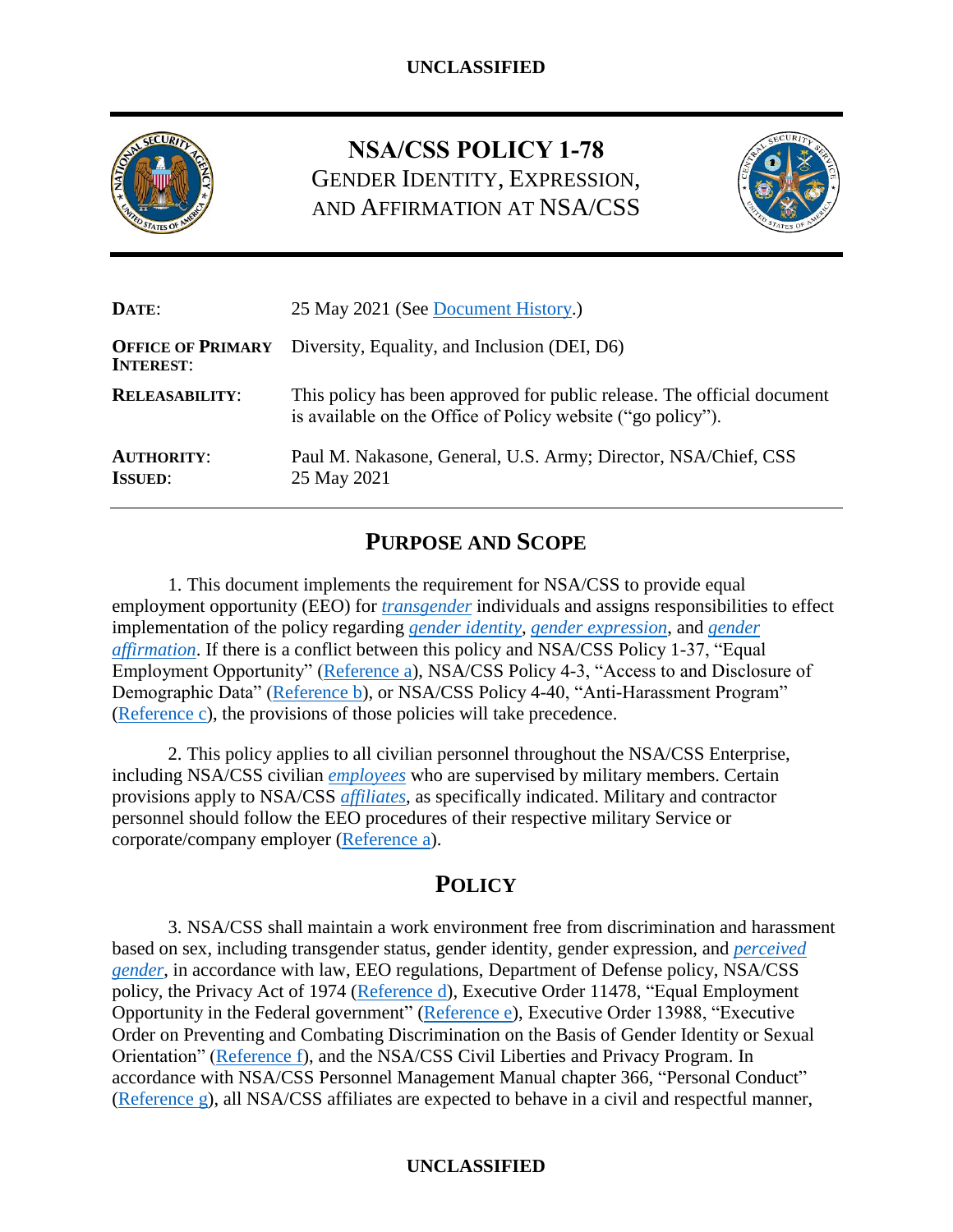including using the *[primary name](#page-7-3)*, pronouns, honorific, and gendered language designated by every individual in both written and verbal communication. Intentional *[misgendering](#page-7-4)* shall not be permitted or tolerated.

4. NSA/CSS shall promote a safe and inclusive workspace and shall not use transgender status, gender identity, gender expression, or perceived gender as the basis for denying access to NSA/CSS-protected information and/or facilities.

5. All personnel information, including gender identity or transgender status, shall be treated with as much sensitivity and confidentiality as any other private or highly personal life experience and protected in accordance with established NSA/CSS procedures governing privacy information while maintaining accurate personnel and security records, as appropriate.

6. NSA/CSS shall provide transgender and gender identity–awareness training to its workforce in order to promote an inclusive work environment for transgender personnel and to facilitate in the workplace gender-affirmation processes when appropriate.

7. From the issue date of this policy, NSA/CSS shall use *[gender-inclusive language](#page-6-6)* in its official communications and other materials and shall incorporate its use when updating existing policies, standard operating procedures, technical documents, and other materials as they are reviewed, revised, or reissued.

8. NSA/CSS shall update its affiliates' records and information technology (IT) system identifiers to reflect official changes to legal names.

9. NSA/CSS shall respect the work-related *gender affirmation–process plans* of all affiliates, including changes to their primary name, pronouns, and honorific, to reflect their gender identity.

10. No transgender civilian employee shall be required to change their organization or position at any time solely on the basis of their gender identity, expression, or affirmation process. NSA/CSS shall not direct the change of any contractor affiliate's organization or position at any time solely on the basis of their gender identity, expression, or affirmation process. Contractor personnel shall follow the guidance and direction of their non-NSA/CSS employer.

11. Affiliates may access the NSA/CSS restrooms, locker rooms, and other gender-based facilities that most closely correspond to their gender identity, except to the extent that this conflicts with guidance and direction issued by their military Service. They shall not be required to use a facility located at an unreasonable distance from their workstations [\(References h](#page-6-7) and i). Further, to the extent possible in current buildings and in the planning of NSA/CSS-owned and -leased future buildings, NSA/CSS shall make gender-neutral or single-user facilities available for use.

12. Consistent with applicable law and policies, NSA/CSS shall allow civilian employees to request sick leave for medical, and annual leave for non-medical, aspects of the gender affirmation process.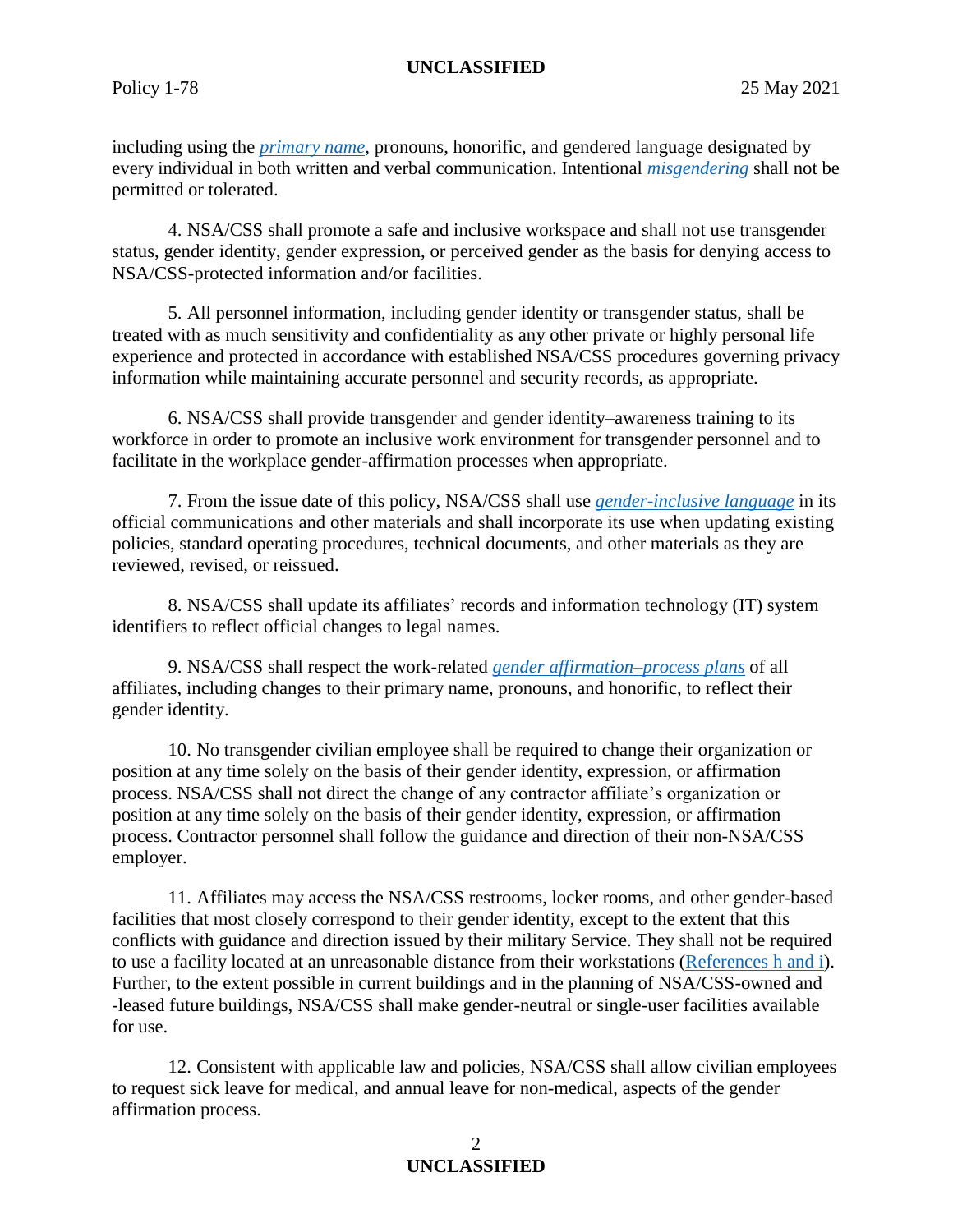13. Consistent with applicable law and policies, NSA/CSS shall not confer or deny benefits based on gender.

14. Any NSA/CSS guidance regarding attire or physical appearance shall be gender nonspecific.<sup>[1](#page-2-0)</sup> Organizations shall update their guidance accordingly within 90 days of the issuance of this policy.

## **RESPONSIBILITIES**

### **Chief, Human Resources (HR, A3)**

15. The Chief, HR (A3) shall:

a. Ensure that HR personnel receive appropriate training on NSA/CSS's policies and processes related to transgender individuals and are able to:

1) Act as a liaison between employees and NSA/CSS organizations responsible for changing official personnel records that contain legal names, gender markers, and honorifics; and

2) Follow Office of Personnel Management (OPM) guidance regarding the process to change official personnel records to reflect any change to an employee's name, honorific, and/or gender marker [\(Reference j\)](#page-6-8);

b. Create and maintain a complete list of Agency records, documents, forms, contact information, and offices where an affiliate's primary name, legal name, and gender marker may be prospectively changed during or following a gender-affirmation process, as applicable, including personnel records, healthcare records, and financial records;

c. Update HR systems and forms to reflect the employee's legal name and gender, consistent with chapter 4 of OPM's Guide to Personnel Recordkeeping [\(Reference j\)](#page-6-8), within the same amount of time that would be required for similar records changes; and

d. Update HR systems and forms to reflect the employee's primary name, pronouns, and honorific, consistent with the Office of the Director of National Intelligence's "Key Elements to Include in Policies Covering Employment of Transgender Individuals in the Intelligence Community" [\(Reference h\)](#page-6-7).

#### **Diversity, Equality, and Inclusion (DEI, D6)**

16. DEI (D6) shall:

 $\overline{a}$ 

<span id="page-2-0"></span><sup>&</sup>lt;sup>1</sup> Examples of appropriate gender-nonspecific guidance include "formal attire," "two-piece matched suit required," "no athletic wear is permitted," and "closed-toe, flat-soled shoes are recommended."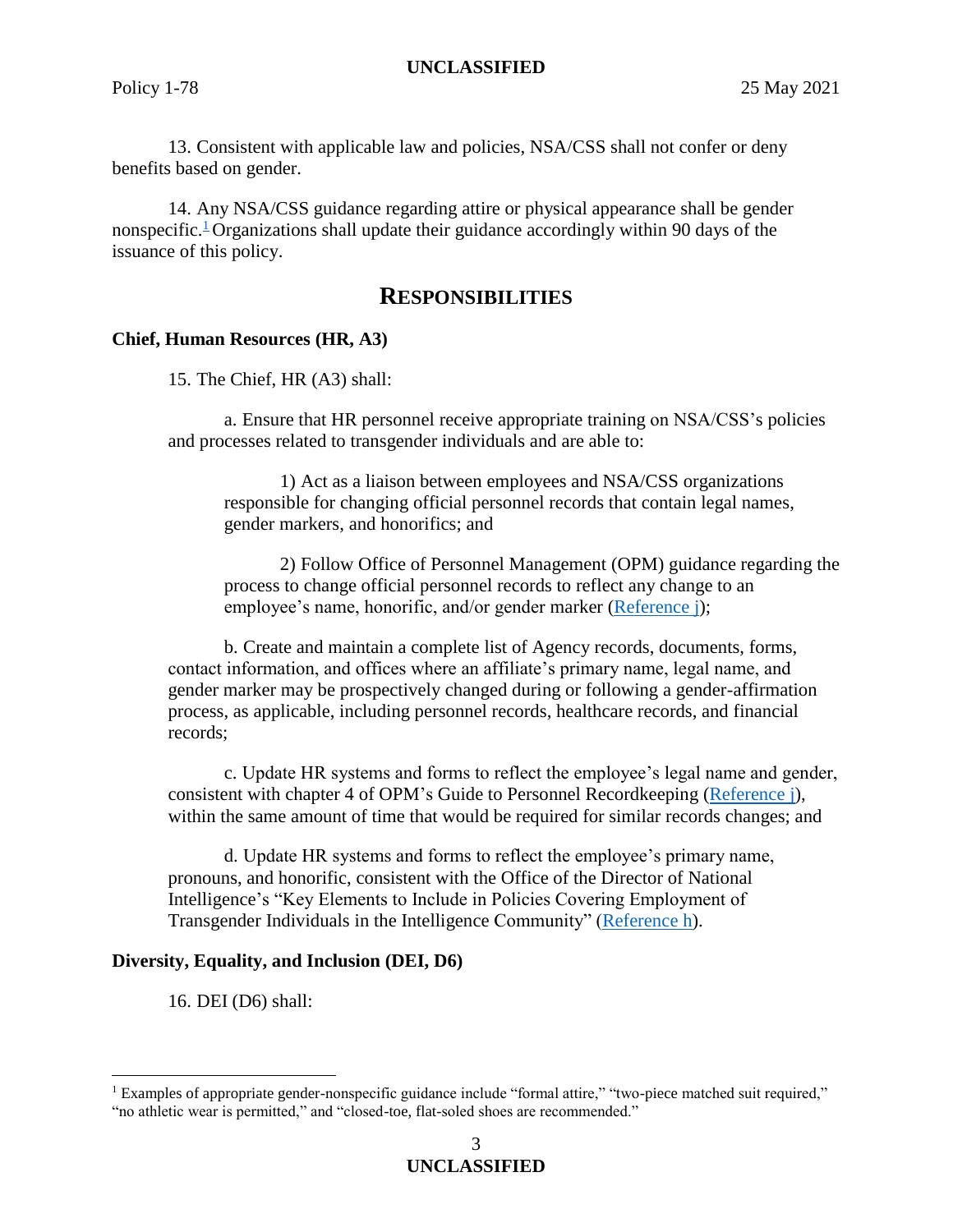a. Collaborate with the DEI Pride Employee Resource Group (D63), Workforce Development (A1), and the National Cryptologic School (NCS, A2) to create and maintain transgender-related training materials, documents, resources, and responses to frequently asked process questions;

b. Advise Agency policy and workforce training owners and other offices of primary interest on the implementation of this policy and the use and importance of gender-inclusive language in all official communications, including policies, standard operating procedures, technical documents, and other materials; and

c. Establish a Transgender Resource Coordinator (TRC) who shall:

1) Be the primary NSA/CSS resource for transgender-related questions, processes, and policy in the workplace, reporting directly to the Chief, D6 on gender-identity issues and identified on the D6 website; and

2) Be a primary resource for assisting supervisors and civilian employees in navigating gender affirmation process–related workplace issues and personnel actions.

#### **National Cryptologic School (NCS, A2)**

17. NCS (A2) shall:

a. Provide periodic DEI (D6)-developed transgender and gender identity awareness–training to employees and affiliates, as appropriate;

b. Incorporate transgender and gender identity–awareness training into appropriate currently existing management training (including harassment prevention and responsibilities of board members); and

c. Collaborate with DEI (D6) and Workforce Development (A2) to incorporate transgender and gender identity–awareness training into a currently existing mandatory annual training module for employees and affiliates, as appropriate.

#### **Workforce Support Activities (WSA, A)**

18. WSA (A) shall:

a. Create and maintain a consolidated process for changing Agency records and systems, including unique requirements associated with changes to primary and legal names, pronouns, and gender markers; and

b. Collaborate with DEI (D6) and the NCS (A2) to incorporate transgender and gender identity–awareness training into currently existing training for new employees.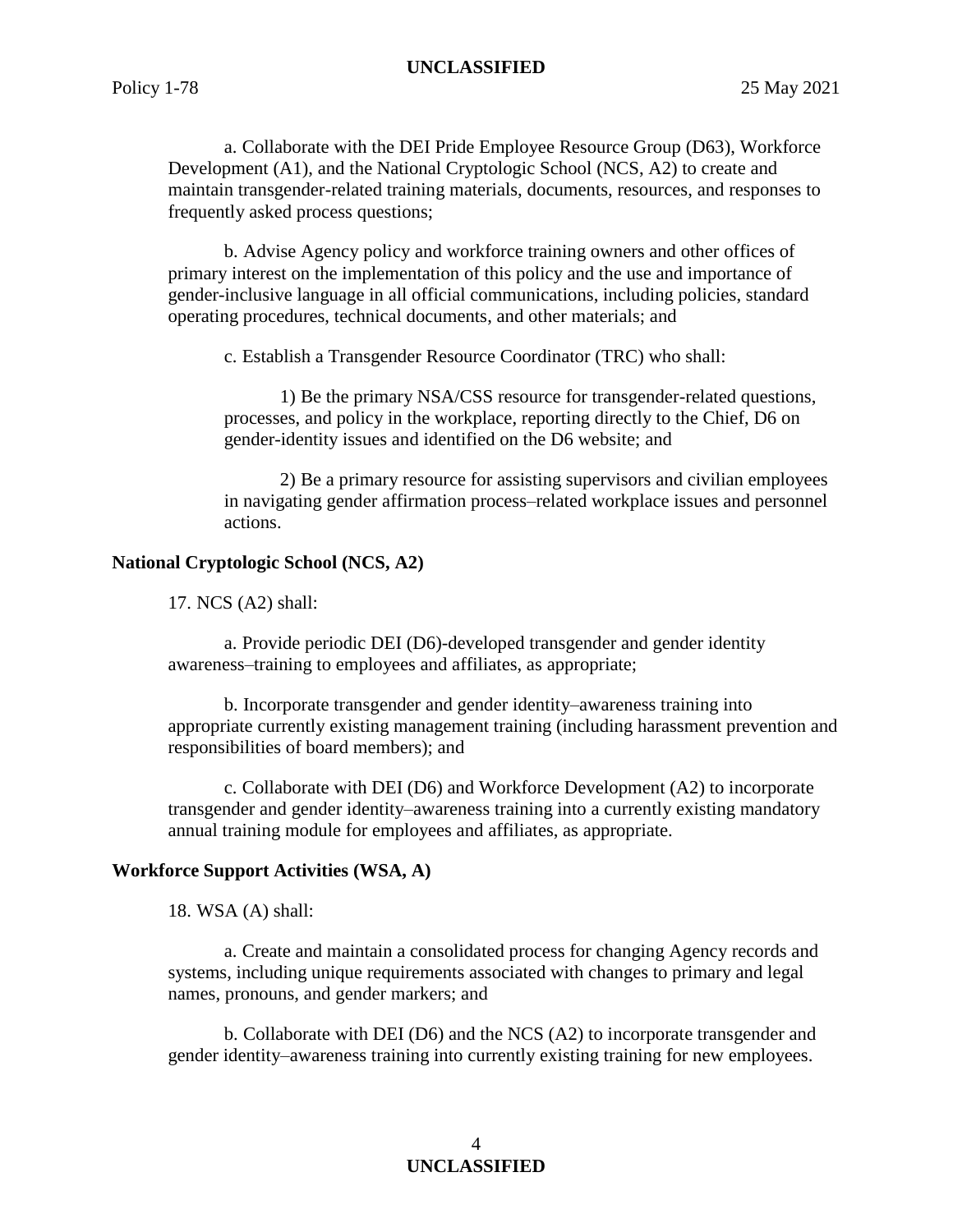#### **Audit, Accounting, and Financial Services**

19. Audit, Accounting, and Financial Services shall update an employee's legal name, honorific, and other related information contained in NSA/CSS financial records and systems in accordance with this policy.

#### **Security and Counterintelligence (S&CI, A5)**

20. S&CI (A5) shall:

a. When conducting background investigations, use the pronouns, honorific, and legal name and gender for the relevant timeframe(s);

b. When conducting source interviews, use the appropriate pronouns, honorific, primary name, and gender provided by the individual for the relevant timeframe(s);

c. Change security records to prospectively reflect legal-name and gender-marker changes within 60 calendar days of notification of legal change of name and gender;

d. Incorporate gender identity–awareness training provided by DEI (D6) into Special Agent Training to raise awareness of security's role in conducting background investigations, which includes protecting the Intelligence Community's workforce and *[applicants](#page-6-9)* by gathering and protecting information consistent with applicable law and being appropriately sensitive to gender-identity issues; and

e. In statements of work for contracts involving security officials performing background investigations, polygraphs, and/or security interviews, include the requirement to use the pronouns, honorific, legal name, and gender for the relevant timeframe(s); when conducting source interviews, use the appropriate pronouns, honorific, primary name and gender provided by the individual for the relevant timeframe(s).

#### **Installations and Logistics (I&L, A4)**

21. I&L (A4) shall, for NSA/CSS-controlled facilities:

a. Designate all single-user restrooms and locker rooms as facilities for all genders;

b. When possible, plan new buildings with gender-neutral restrooms, showers, and locker rooms that are close to or co-located with gender-specific facilities; and

c. When feasible, provide reasonable access to an existing private room or the use of a curtain in a locker room for any civilian employee who requests this access and provide access in a way that allows the individual to keep confidential the reason for the request for increased privacy (e.g., an individual's transgender status).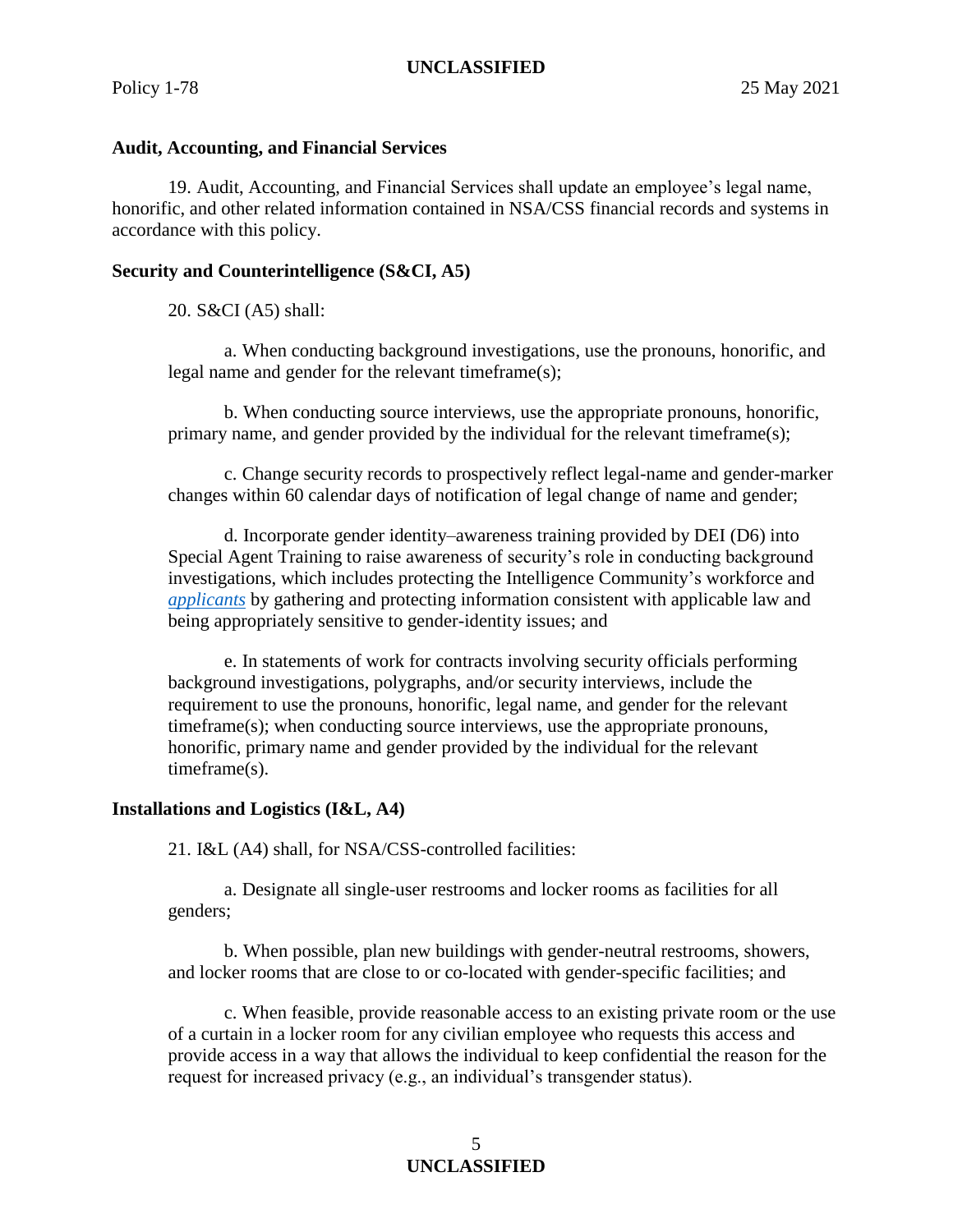## **Supervisors and Managers of Organizations with Transgender Employees**

22. Supervisors and managers of organizations with transgender employees shall:

a. Cooperate and coordinate with each transgender civilian employee and the TRC, as appropriate, to develop and implement in the workplace a gender affirmation– process plan that respects the needs of the transitioning employee, the employee's coworkers, and the Agency; and

b. Engage DEI's (D6's) Office of Reasonable Accommodations and Accessibility (D64) and/or the TRC for additional guidance on supporting gender-affirmation processes in the workplace.

### **Contracting Officer Representatives (CORs) of Transgender Affiliates**

23. CORs for contracts with transgender contractor affiliates shall be the points of contact for employers of transgender affiliates to discuss proposed gender affirmation–process plans. CORs shall coordinate with the pertinent Contracting Officer as needed. CORs may consult with the TRC as needed.

#### **Capabilities Directorate (Y)**

24. The Capabilities Directorate (Y) shall whenever feasible and reasonable provide IT systems that enable the use of primary names and review new and existing IT requirements to incorporate use of primary names, as appropriate.

#### **All NSA/CSS Civilian Employees**

25. All NSA/CSS civilian employees shall initiate desired changes, provide appropriate documentation, and be responsive to follow-up requests for information when coordinating gender affirmation–process plans and records changes, including name, gender marker, honorific, and title change.

## **REFERENCES**

<span id="page-5-0"></span>a. NSA/CSS Policy 1-37, "Equal Employment Opportunity," dated 30 December 2020

<span id="page-5-1"></span>b. NSA/CSS Policy 4-3, "Access to and Disclosure of Demographic Data," dated 24 January 2020

<span id="page-5-2"></span>c. NSA/CSS Policy 4-40, "Anti-Harassment Program," dated 27 July 2020

<span id="page-5-3"></span>d. 5 United States Code §552a, "Privacy Act"

<span id="page-5-4"></span>e. Executive Order 11478, "Equal Employment Opportunity in the Federal government," dated 8 August 1969, as amended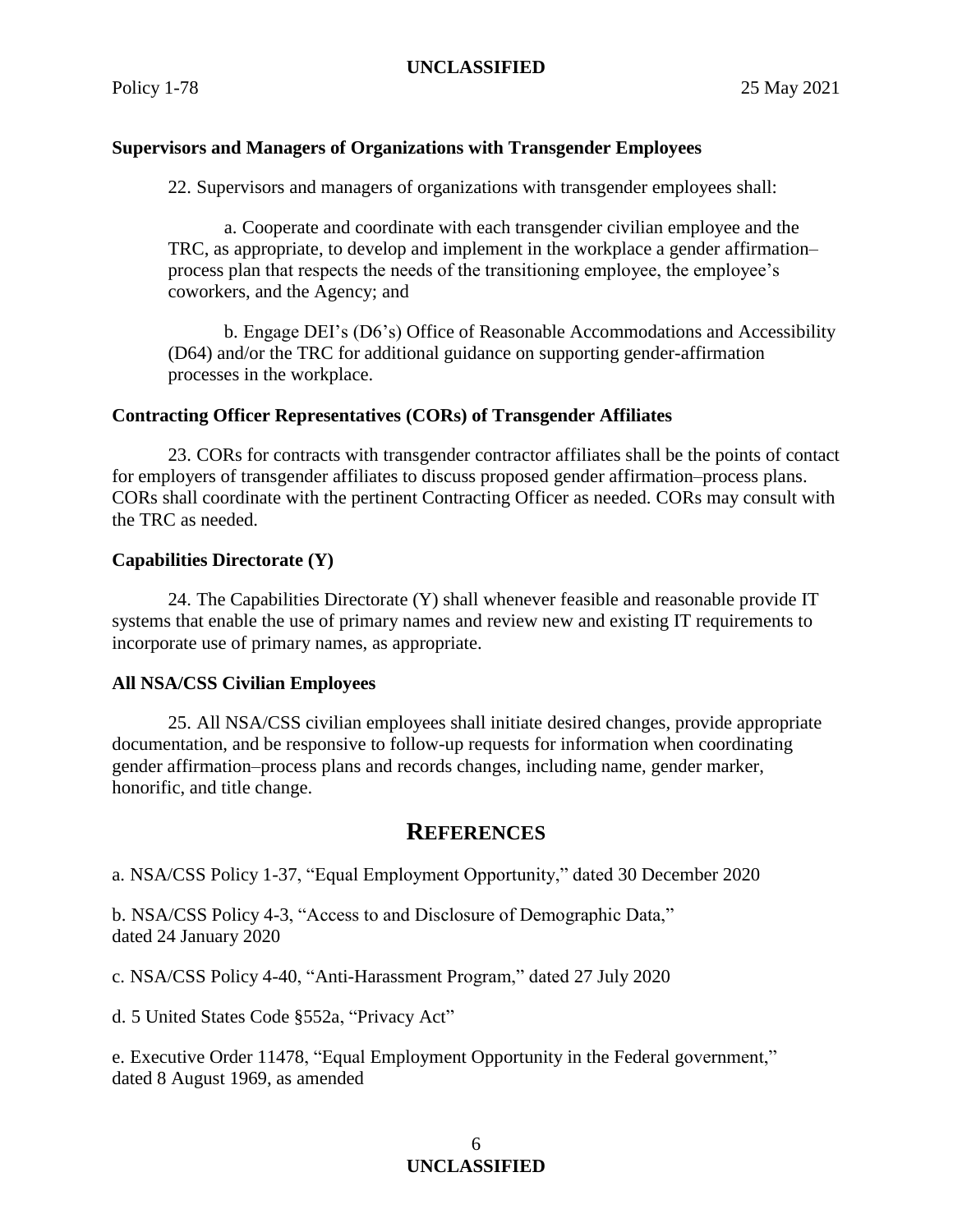<span id="page-6-4"></span>f. Executive Order 13988, "Executive Order on Preventing and Combating Discrimination on the Basis of Gender Identity or Sexual Orientation," dated 20 January 2021

<span id="page-6-5"></span>g. NSA/CSS Personnel Management Manual chapter 366, "Personal Conduct," dated 2 February 2014

<span id="page-6-7"></span>h. Office of the Director of National Intelligence, "Key Elements to Include in Policies Covering Employment of Transgender Individuals in the Intelligence Community"

i. OSHA 3795, "A Guide to Restroom Access for Transgender Workers," dated 2015

<span id="page-6-8"></span>j. Office of Personnel Management, The Guide to Personnel Recordkeeping, Chapter 4-6, "How to Reconstruct a Personnel Folder Due to a Change in Gender Identity," dated 1 June 2011

# **GLOSSARY**

<span id="page-6-3"></span>**affiliate**—any individual who is employed by, assigned to, or detailed to NSA/CSS, including contractor personnel, and all individuals acting on behalf of NSA/CSS worldwide (Source: NSA/CSS Policy Glossary)

<span id="page-6-9"></span>**applicant**—an individual who applies for a position by following NSA/CSS standard application procedures (Source: NSA/CSS Policy Glossary)

<span id="page-6-2"></span>**employee—an** individual who is currently employed as a civilian at the Agency (Source: NSA/CSS Policy Glossary)

<span id="page-6-1"></span>**gender affirmation**—The gender-affirmation process is used by those who desire to more closely align their internal knowledge of gender with its outward appearance. Some people socially transition and might begin dressing, using names and pronouns, and/or being socially recognized as another gender. Others undergo physical transitions in which they modify their bodies through medical interventions. (Derived from: https://www.hrc.org/resources/sexualorientation-and-gender-identity-terminology-and-definitions)

**gender affirmation–process plan**—A gender affirmation–process plan is an optional plan that contains documented steps for an individual's gender-affirmation process that may contain such steps as identifying a date of social transition, organizational training, and changing pronouns, honorific, and name. This is a living document that can change as the transitioning individual's needs change.

**gender expression**—the way in which an individual expresses gender identity, which may or may not conform to social norms associated with a particular gender [\(Reference h\)](#page-6-7)

<span id="page-6-0"></span>**gender identity**—an individual's internal sense of being male or female or an identity other than the traditional definition of male or female [\(Reference h\)](#page-6-7)

<span id="page-6-6"></span>**gender-inclusive language**—Gender-inclusive language is speaking and writing in a way that does not discriminate against a particular sex, social gender, or gender identity and that does not